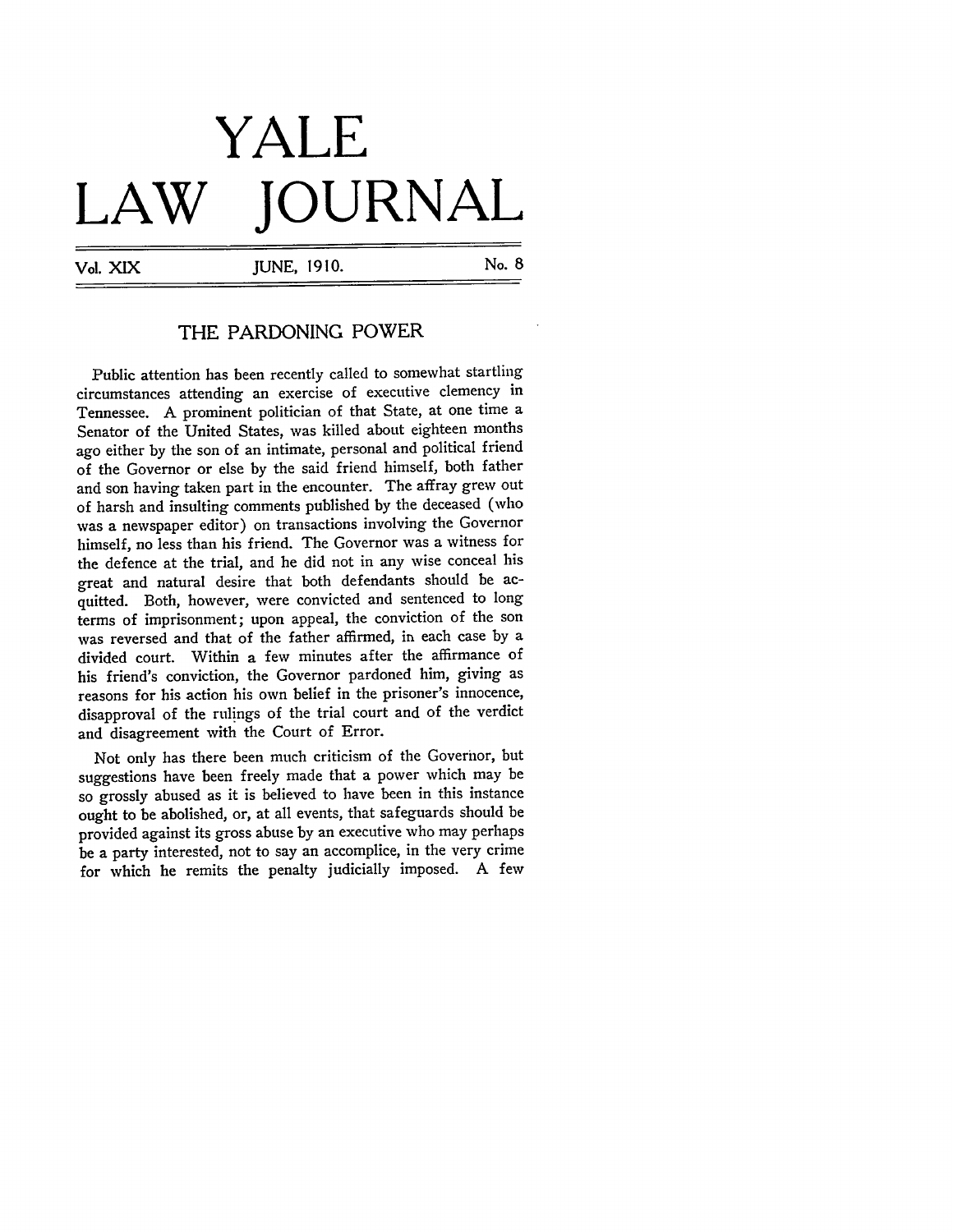words may therefore **be** timely on the reasons wtfich justify the existence of this power and the legitimate grounds for its exercise.

The continued existence of the power of pardon in the executive is due to the fact that the primary purpose of punishment is a strictly practical one, namely, to assure obedience to law. When inflicting punishment, the State looks not to the past, but to the future; not to the individual who has disobeyed and now suffers, but to all the individuals in like case with him who may hereafter fear to disobey by reason of his suffering. The welfare of society depends not on what happens to those convicted of crime, but on what happens as a result of their conviction and chastisement, to its innocent members. All social order is founded upon obedience; unless men can be induced or compelled to do or not to do what they are told by lawful authority, to do or not to do, as the case may be, combined effort, organization, effective labor in any great undertaking, education, security for person or property, in short, civilized society can not exist, and human experience has shown that to assure such obedience, pain, in some form and to some extent, must be made a consequence of disobedience to any individual guilty of it, so that the motive of fear may be added to whatever other motive may, in any particular instance, contend against the temptation to disobey in one whose appetites or passions or real or apparent personal interest point to disregard of the law.

Now, the idiosyncrasies of human character and conduct are so infinitely diverse and so constantly shifting that no merely human lawgiver or judge, however wise and farseeing, could, by any possibility, so adjust the penalty to the offense as to attain this great end of punishment in every case, surely and at the least cost to the community. In the public interest, therefore, there must be some means of meeting exceptional cases, adapting the situation to changed circumstances, and sacrificing minor to attain. greater results, when the attainment of both may be impracticable.

The power to pardon exists and can be rightfully exercised only for the public benefit; the wishes and interest of the culprit or of his family or of his friends are altogether immaterial, except in so far as these individuals constitute an infinitesimal fraction of the public affected. The personal sympathies and inclinations of the officer discharging this duty are entitled to no consideration whatever; he is not forgiving his own debtor, one who

604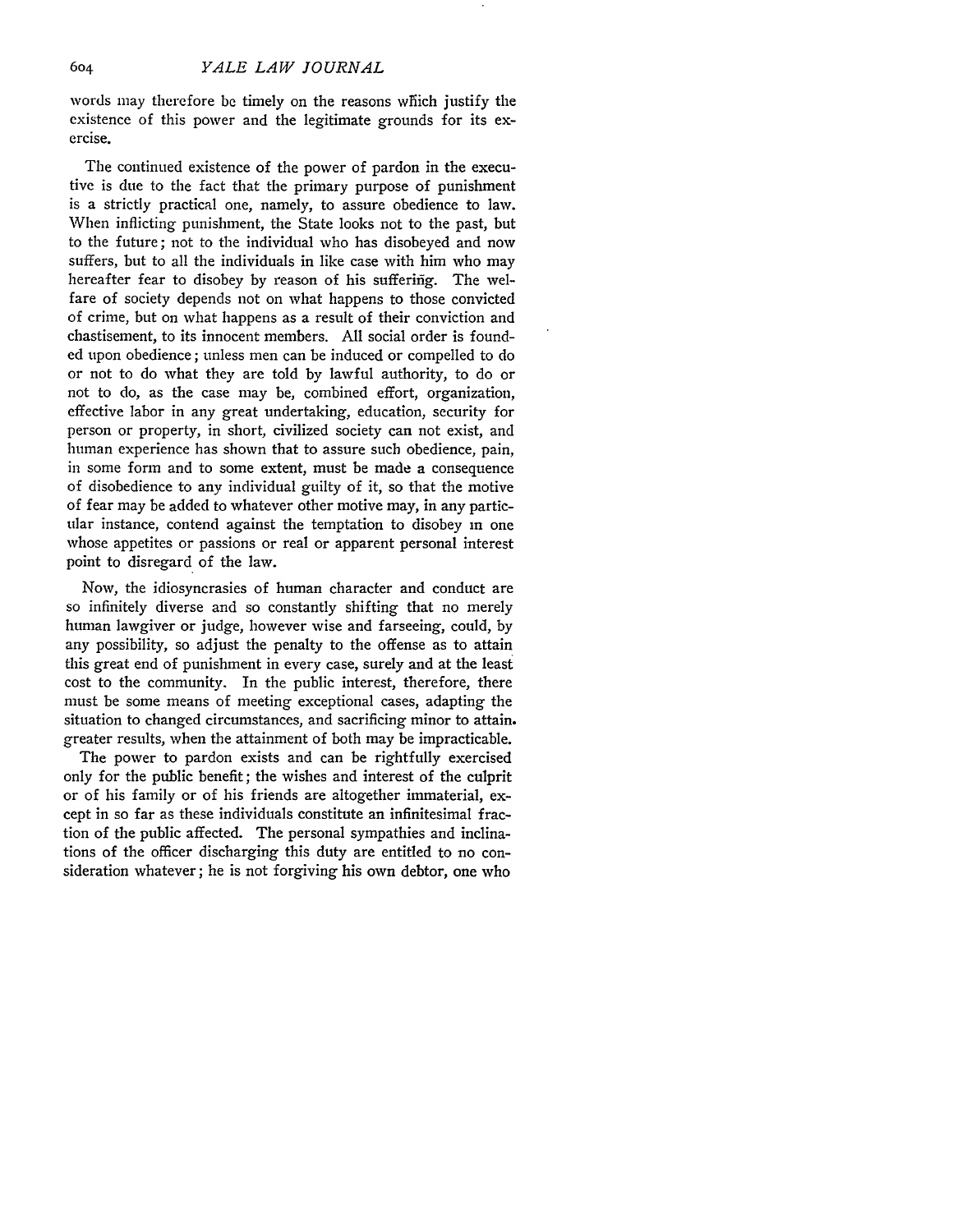has trespassed against him, but a public debtor whose trespass has impaired or endangered the happiness of the whole community. If a governor should grant a pardon because of personal sympathy for the criminal, or for his wife, or for his children, or, indeed, for anybody, his conduct might differ, indeed, in degree, but would not differ in kind from what it would be had he given such pardon for a bribe in money.

There are four appropriate grounds for clemency, namely, injustice of conviction, excessive severity of sentence, satisfaction of the demands of justice and necessity to obtain evidence against other criminals. In the first case, I say "injustice," not "error"; for the executive has, in no wise, the duties of a Court of Appeal, and reasons for a new trial are not reasons for a. pardon. If the jury were satisfied with inconclusive proof of guilt, if the court erred in overruling or sustaining demurrers, in admitting or excluding evidence, the remedy must be sought elsewhere; and, if none can be found, after all, no great harm is done, unless, upon its merits, the conviction was not merely erroneous, but unjust. If, however, the convict can clearly and satisfactorily show that he was, in truth, innocent, this fact constitutes a sufficient reason, in the public interest, for his pardon; for nothing tends more surely and strongly to the happiness of any community than assurance to the innocent against unjust punishment; the perpetual and universal dread fostered by an arbitrary and inequitable administration of the criminal law acts as a blight on all forms of prosperity and all forms of progress.

Reasons for clemency on the second ground exist partly because the laws do not always leave to the court enough discretion in the matter of penalty, partly, because the most careful and conscientious judge can not always inform himself fully as to all facts material to determine the proper punishment of the convict before he pronounces sentence. Since, as has already been said, the principal end of the criminal law is to ensure obedience to the sovereign, it is ordinarily more important to make punishment swift and certain than to make it notably severe; and its efficacy as a deterrent depends more on its being disagreeable than on its being injurious to the criminal. Some measure of social waste necessarily attends the infliction of any penalty, so that *ceteris paribus,* a moderate penalty, if effective, is to be preferred to a harsh one. For all these reasons, the power to pardon is sometimes exercised with salutary effect to mitigate the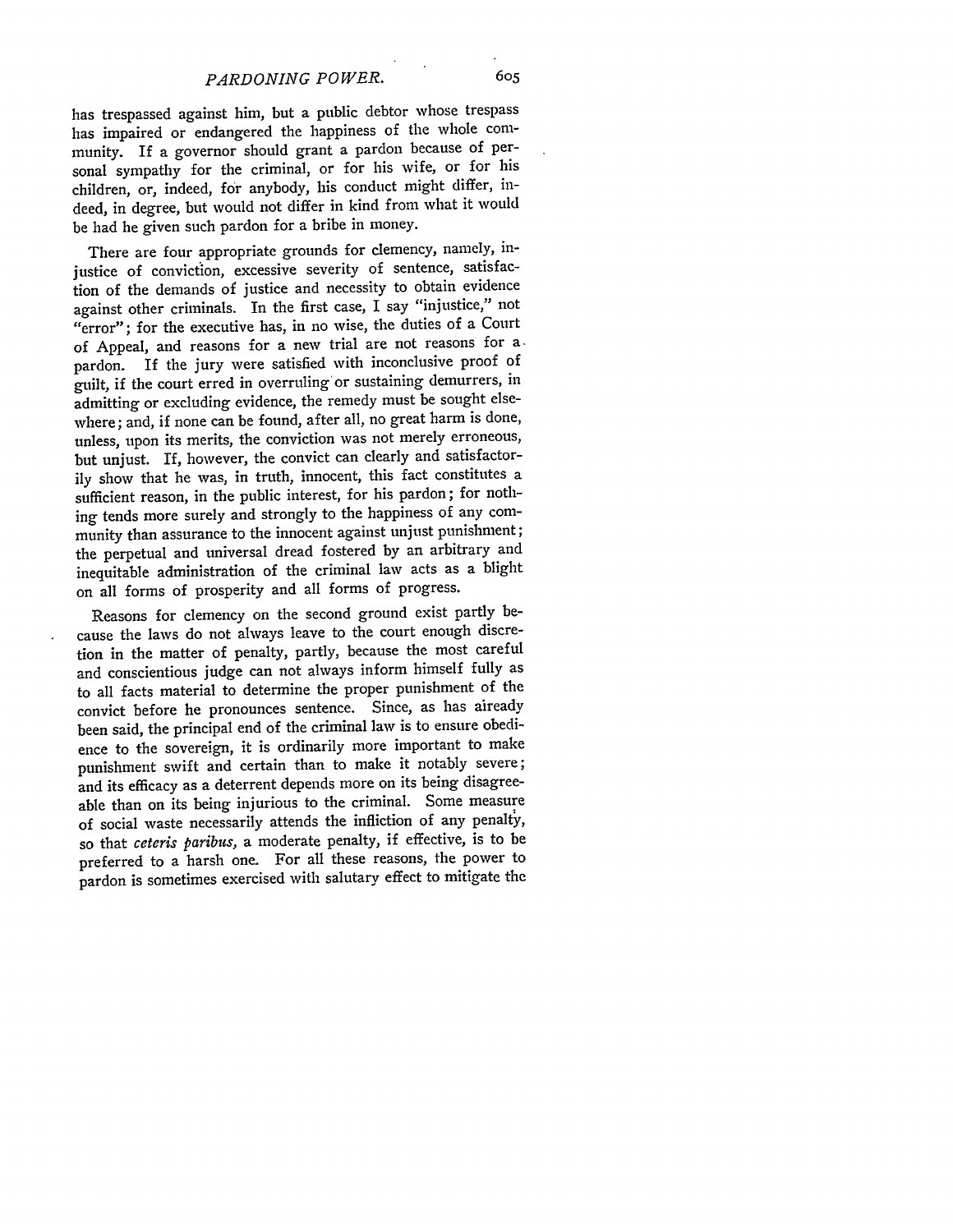severity of recent sentences; although, unless the court's discretion is fettered by the statutes or unless the circumstances are altogether exceptional, to fix the penalty for a crime is, ordinarily, the duty of the judge, not of the executive.

It sometimes happens that, although the sentence, when imposed, was not disproportionate to the offence, yet the endurance by the culprit of a part only of the penalty attains the ends of punishment and makes the remission of the remainder advisable in the public interest. I call this a "satisfaction of the demands of justice," but the term must be understood in a strictly practical sense, that is to say, as meaning only the fulfilment of all the purposes properly sought in the criminal's punishment. In passing upon the propriety of a pardon asked on this ground, the considerations most relevant are the character of the crime and the surroundings of the prisoner when he committed it. If the offence betrayed only the recognized infirmity of human nature in the mastery of conscience and will by sudden and overpowering passion, more particularly if the culprit had little in his education and surroundings to help him to resist temptation; if, when he fell, he was poor and ignorant, friendless and unhappy; these facts weigh in his favor when the executive is asked to lighten his penalty. On the other hand, if, in his disobedience to law, he showed mere unnatural depravity, or else cool premeditation, hypocrisy or treachery, or if he offended while enjoying the best blessings of human life, if he had a devoted wife, affectionate and dutiful children, a fair education, a good reputation and many friends, then he is a dangerous as well as an unworthy member of society and the example of his crime is peculiarly pernicious.

The last appropriate reason for the exercise of clemency is found in the occasional necessity of obtaining evidence from one wrongdoer to secure the conviction and punishment of another. In certain forms of crime, such as bribery and conspiracy, in which more than one person must be concerned, the precise facts usually lie in the knowledge of the guilty parties only, and it is often very difficult, sometimes quite impossible, to secure adequate proof against any unless one of them can be induced to testify. The intrinsic difficulty of dealing with cases of this character has been artificially augmented in this country by constitutional and statutory prohibitions against compelling any one to furnish evidence incriminating himself. These prohibitions now serve not to protect innocence, but to shelter guilt, and, so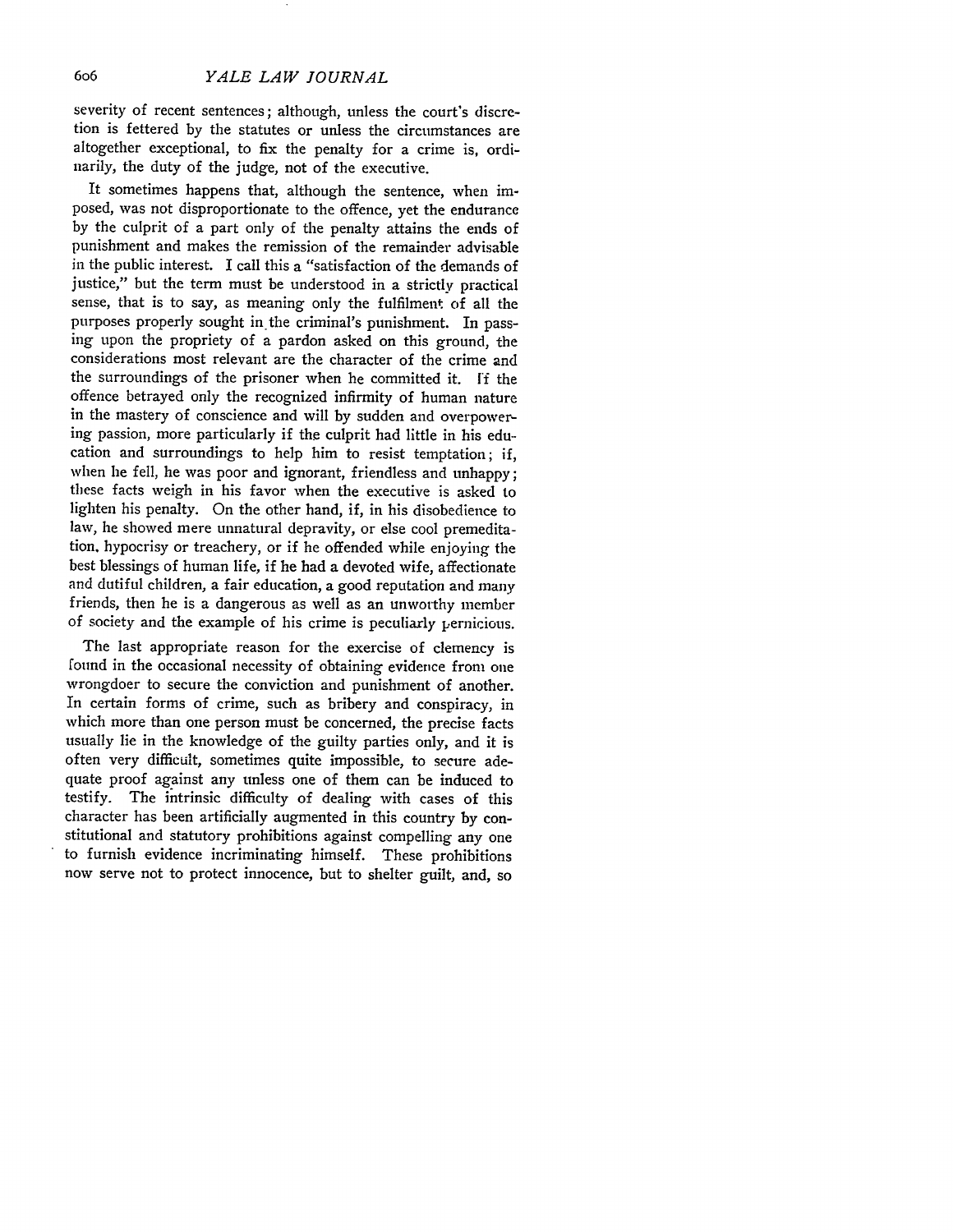long as they shall bind our courts, public officers must deal with the problems they create or render more perplexing; one solution to these problems is occasional immunity for criminals who "turn State's evidence." It must be remembered that, in a case of this character, the question presented is not whether of two lawbreakers one shall be punished or both, but whether one shall be punished or neither; the net result of refusing total or partial immunity to one of the guilty parties may be that all of them will snap their fingers at justice. Moreover, anything promotes the public welfare which tends to make lawbreakers distrust and fear each other; the old adage as to what happens "when' thieves fall out" illustrates the benefit to society flowing from the constant dread of banded wrongdoers, lest some one of their number "give away" the rest; and this dread grows the stronger the more frequently it is shown to be well founded. It is true that an offender who becomes a State's witness is usually repaid by an omission to prosecute, not by a pardon; nevertheless, such a service is not infrequently alleged as a reason for clemency, and the pardoning power provides the executive with the means to make good any assurance it has given such a witness or any reasonable hopes it has encouraged him to cherish.

The exercise of any form of executive clemency for whatever purpose is undoubtedly open to grave abuse; responsibility to public opinion for its employment to proper ends should be strict and carefully defined; he who holds and uses or he who advises the holder how to use so delicate and far-reaching a power as that of pardon must be ready at all times and to all legitimate critics to render a just account of his stewardship.

For this very reason, the power and the responsibility for its use or abuse should always belong to one man, and that man the one entrusted with the enforcement of the laws, or, in other words, to the chief executive alone. If they be divided with a Board of Pardons or some officer or body of the like functions, criticism is diluted and public opinion is confused.

The people of a great American State or of the American Union, like any other employer of labor, ought to so distribute the work of its servants that for whatever of this work is well or ill done or not done at all there shall be always someone known, certain and at hand to answer; if two or three or half a dozen public officers or sets of public officers must take part in a public act, the people's blame is spread out too thin, the people's anger is